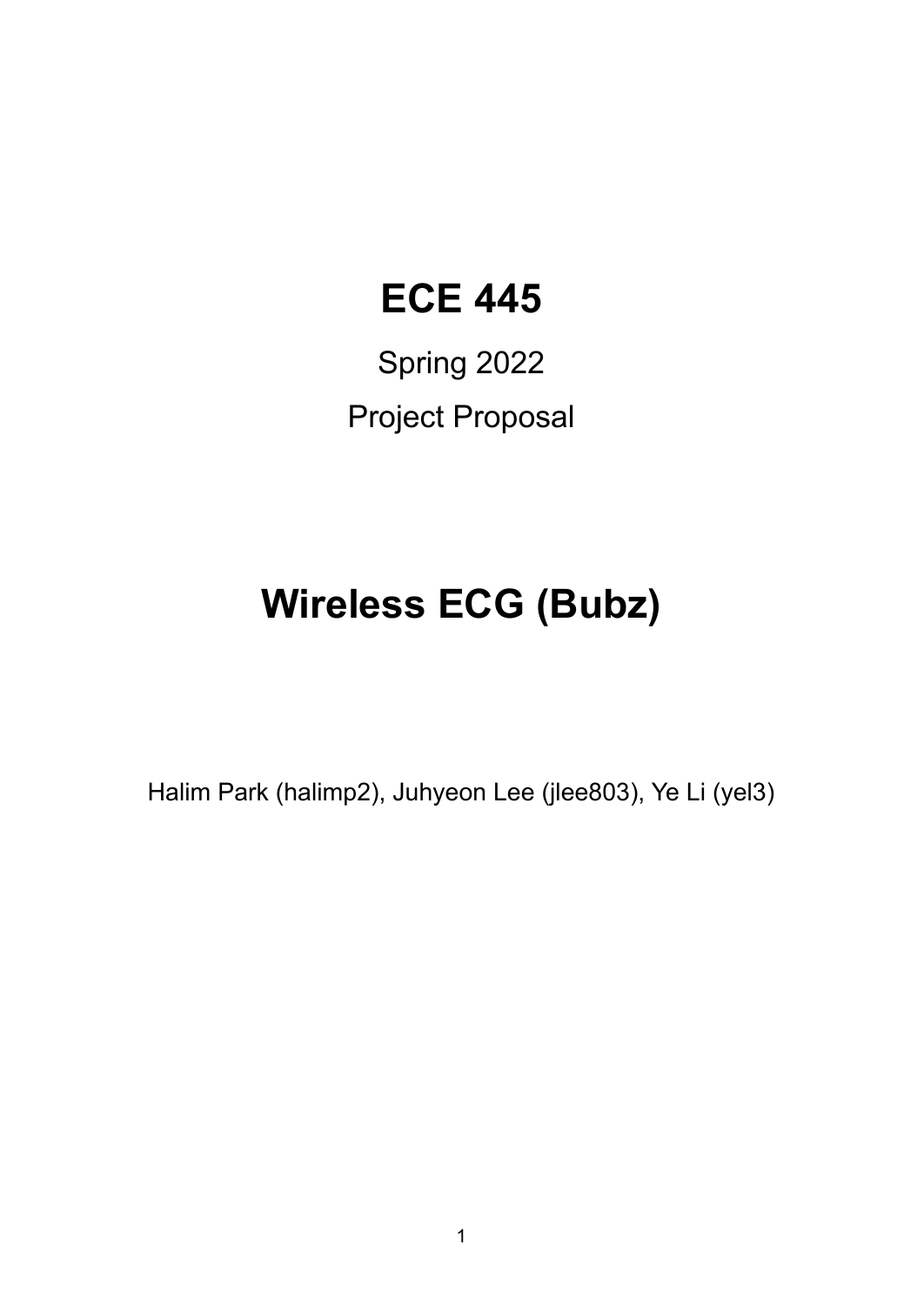## Introduction

#### **1. Problem**

An electrocardiogram (ECG) is the electrical heart signals, and it is used to detect abnormal behavior of the heart. Conventional ECGs have 12 leads that measure electrical potentials and 10 of them are placed on the chest of a patient. However, the conventional ECGs involve wires, and it can be tedious to deal with in emergency situations where every second matters.

There are some products that have been developed to help resolve the issue. Apple watch can monitor the heart signal, but it can only monitor 1 lead, which makes it not suitable for medical purposes. Similarly, Zio Patch and BardyDx CAM can only measure ECG with 1 lead. Kardiomobile 6L monitors 6 leads, but it only monitors the frontal plane leads, meaning that it cannot monitor the horizontal view of the heart, which is essential for accurate clinical diagnosis. Therefore, having wireless ECGs that can monitor as the conventional ECGs does can reduce time of measuring ECGs in an emergency situation for early diagnosis.

#### **2. Solution**

In this project, we hope to implement 2-lead wireless ECG devices. The primary purpose of the devices is to be used in emergency situations, since a wireless design is advantageous in terms of the time it takes to put all the patches on the skin. This can be useful for early diagnosis.

Each probe reads a voltage measurement from a reference point, which is usually about 1~10mV. The signal is then amplified and noise filtered. To achieve wireless transmission, the signal is converted from analog to digital through an ADC. Bluetooth protocol is used for wireless transmission of the information, and the monitor should display the data received like a normal ECG waveform. In essence, the circuit inside the device transmits the real-time health information to the computer, which can be easily read and monitored by people.

2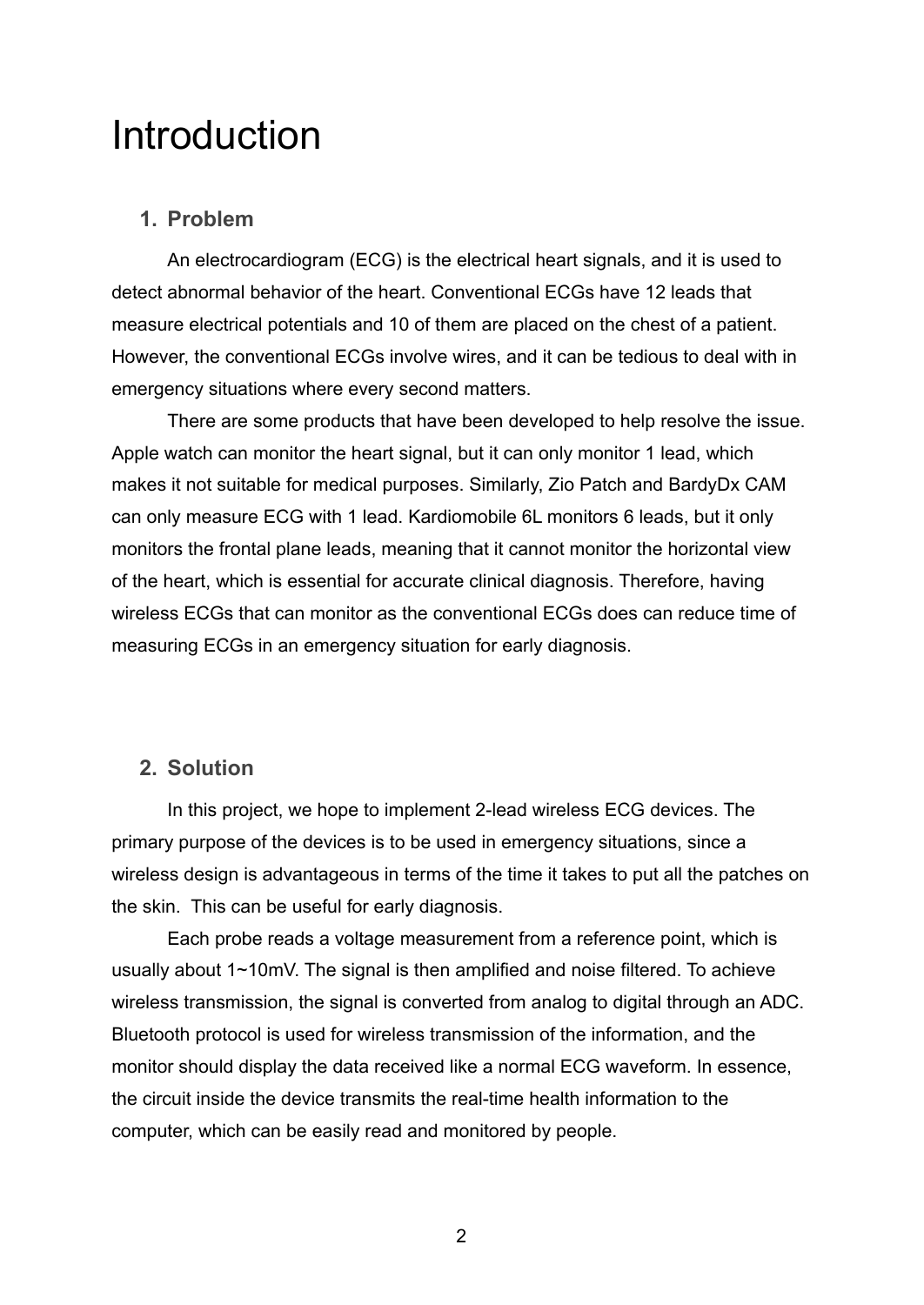Voltage measurements are essentially relative measures, with a reference point being somewhere on the body. Hence using cables is inevitable to measure voltage across the body. In order to further prevent issues with cables, we intend to use retractable cables which are in a compact size when retracted, and can be pulled out and fixed to a certain length. Below is an audio retractable 3.5mm cable for reference.



In essence, we can save time on both reading data and connecting the equipment. We hope that this solution provides a more timely and efficient means of obtaining ECG waveform.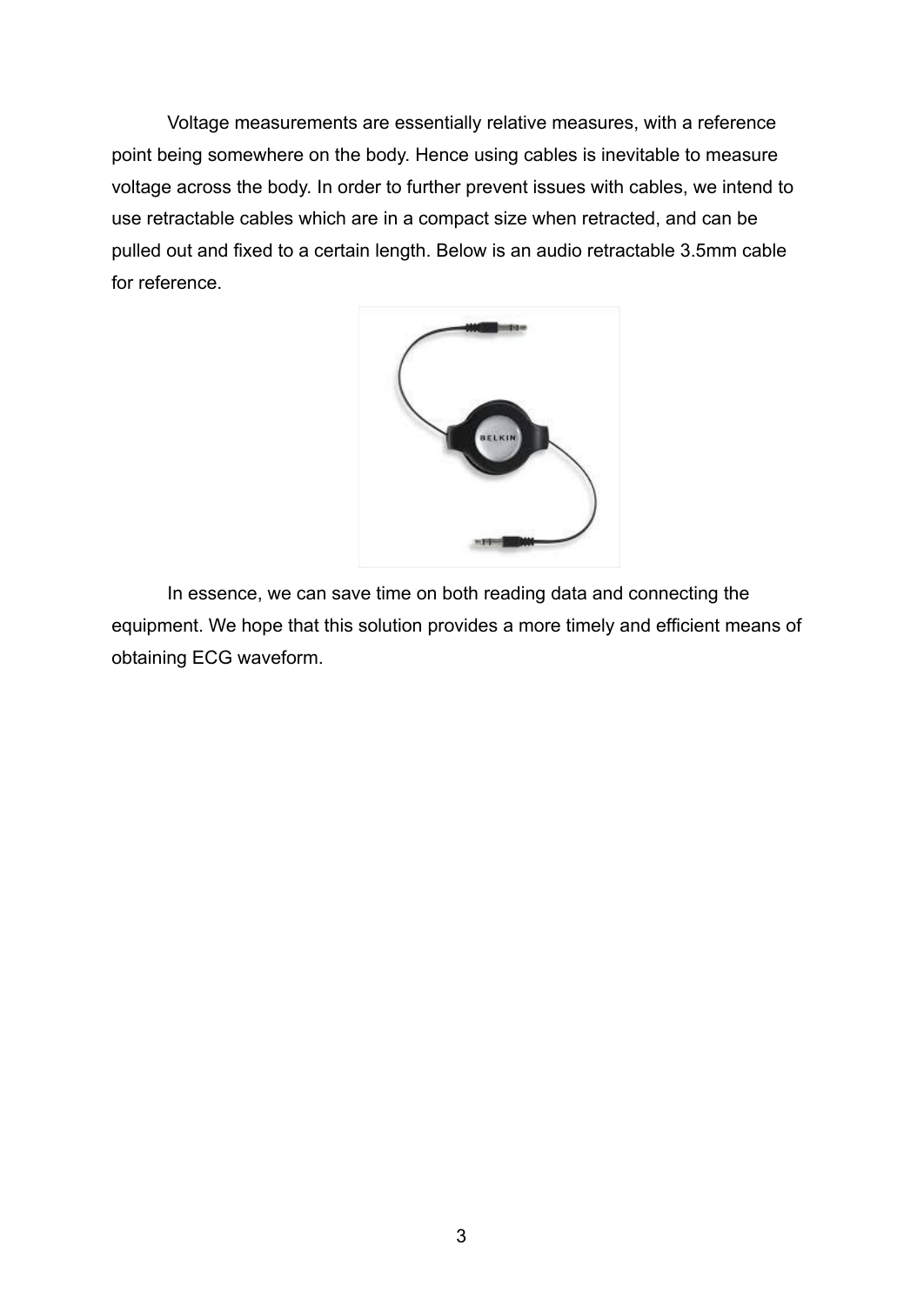#### **3. Visual Aid**

After connecting two patches to the patient's body, we mainly focus on using two bulbs to transmit the patient's health information wirelessly to the computer.



Functional Body



Bottom side view

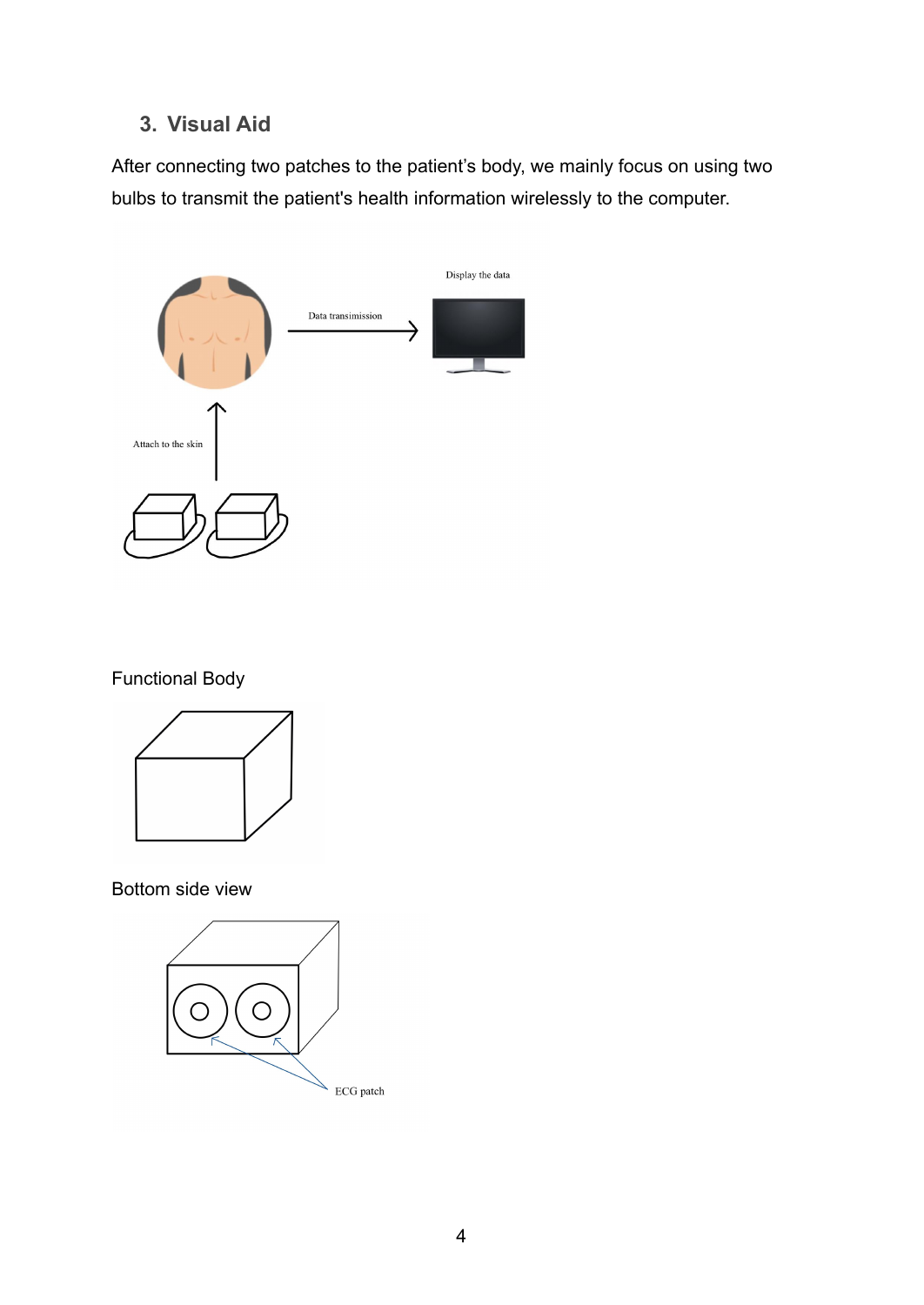- **4. HIgh-level requirements list**
- **1. The device should successfully display ECG waveform on the computer, with accuracy not exceeding 0.1mV.**
- **2. The data transmission rate should be within (500±50)Hz since the highest frequency of a common known heart rhythm problem (ventricular tachycardia) is up to 500 Hz. The data transmission delay time should be within 2 seconds.**
- **3. The size of the device should be no larger than 12cm x 7cm x 6cm, which is the size of the device of the previous semester's design.**

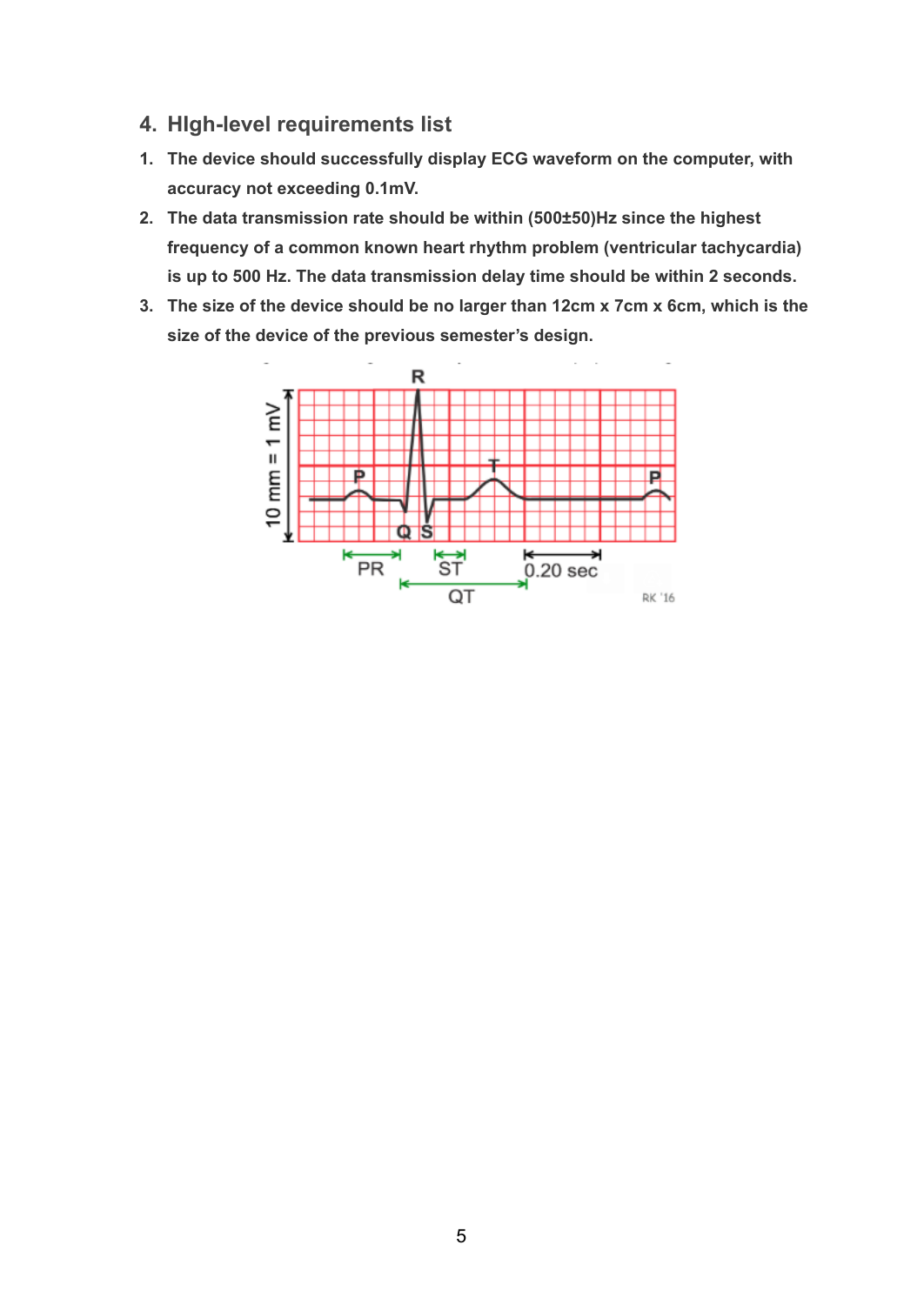## Design

#### **1. Block Diagram**

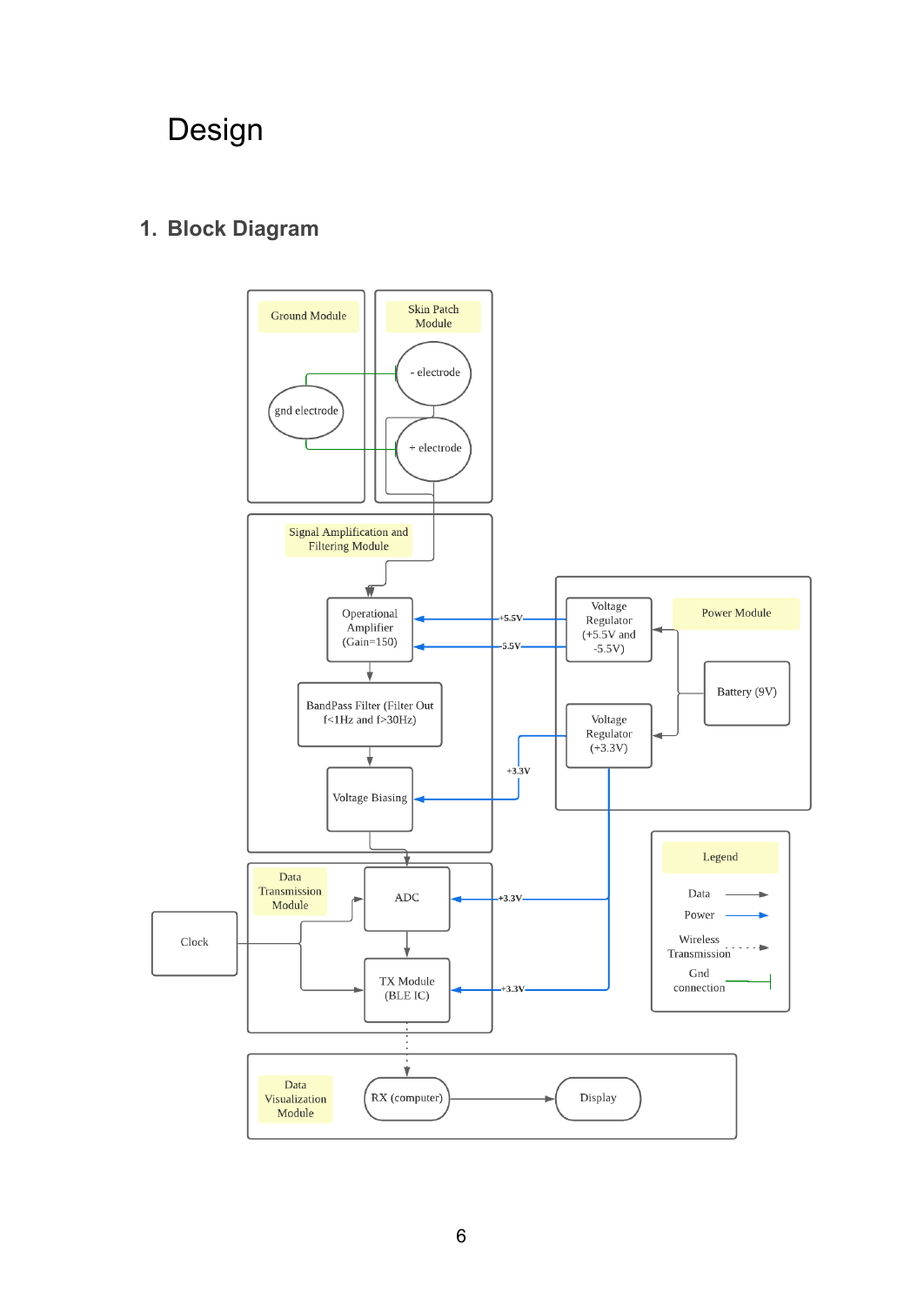#### **2. Subsystem Overview and Requirements**

#### **## Power Module Overview:**

The power module supplies power to modules that require it. A battery (9V) is used to operate the entire system. It is distributed into two voltage regulators. One voltage regulator provides positive and negative voltage biases for the operational amplifier to operate. both positive and negative voltage biases, and they come from a voltage regulator microcontroller and the amplifier. Another voltage regulator provides voltage to voltage biasing, ADC, and the transceiver. A voltage divider can be used to divide power into the two voltage regulators. Voltage biasing is used to shift all the analog voltage readings in the positive region, since ADC can only read voltage larger than 0V.

The bias voltages illustrated in the block diagram are subject to change depending on the component that we decide to choose.

**Subsystem Requirement**: The power module should supply constant voltages that are required for components in different subsystems.

#### **## Skin Patch Module Overview:**

The device is big enough to hold the necessary components, such as power supply and circuit board, and small enough to carry in an emergency situation. ECG electrode patches, which are already commercially available, will be used to ensure adhesion between the device and the skin.



This patch measures the voltage data that is to be processed by the rest of the subsystems.

**Subsystem Requirement**: The skin patch module should be attached to the skin along with the device, and it should be easily replaceable for repeated use on different people.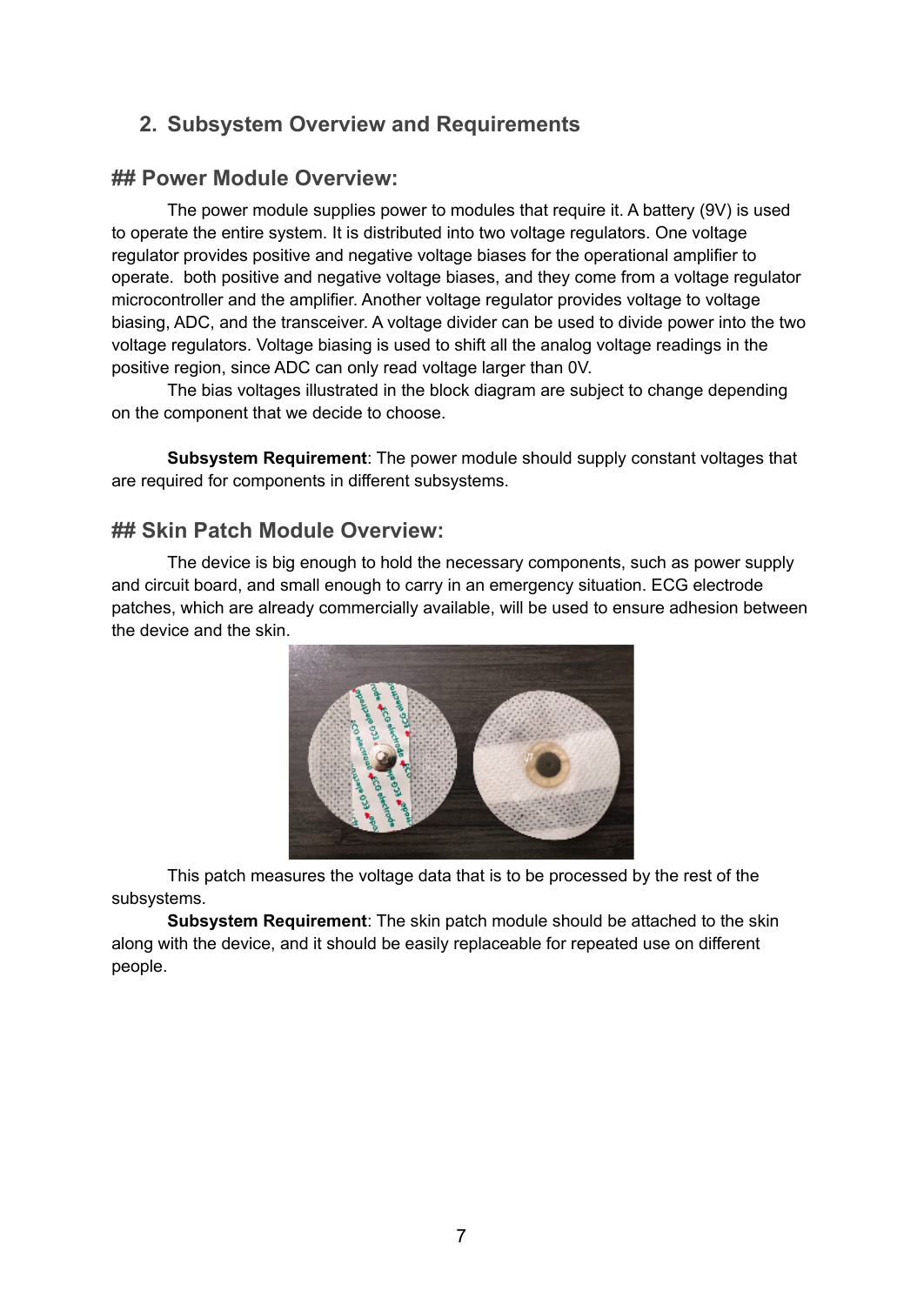#### **## Signal Amplification and Filtering Overview:**

For a typical EKG, the voltage reading ranges from 0.1mV to 10mV. In order to have these readings digitally, an amplifier should be designed. Moreover, research shows that data within the frequency range of 0 to 30Hz is desired, so a passive second-order low pass filter will be designed to filter out noises of the signal as well as noises from the power supply, which is typically around 60Hz. Since the cutoff realistically is not going to be steep, targeting a cutoff frequency of 30Hz should be sufficient to filter out 60Hz signals. An oscilloscope will be used to determine the functionality of the filter.

**Subsystem requirement**: The functionality of the analog amplifier should work for the input range of -1mV to 1mV.

#### **## Data Transmission Module Overview:**

We aim to use Bluetooth protocol to transmit data to the receiver. Each device should send the data measurements to the computer. It should keep the unit of transmission small enough for accurate and timely results (e.g, within 40 ms). One of the advantages of using Bluetooth is that the master receiving device can have multiple connections simultaneously.

**Subsystem Requirement**: The data transmission rate should be 500 Hz ± 50Hz.

#### **## Data Visualization Overview:**

We will visualize the transmitted data (ideally in a form of the traditional EKG signal graph) after noise reduction. The data visualization part is divided into two parts: managing data and visualizing data. In the managing data part, once the computer receives the data from all the devices, the computer (or receiver) reduces the noise and does necessary steps to make the data be visualized (e.g., combines data from multiple devices and make it as one signal to display). Then, the visualizing data part visualizes the data in the user interface.

#### **Subsystem Requirement**:

- We should control the display time and when to display the data.
- The data should be accurate enough to display within the accuracy of 0.1mV on the computer.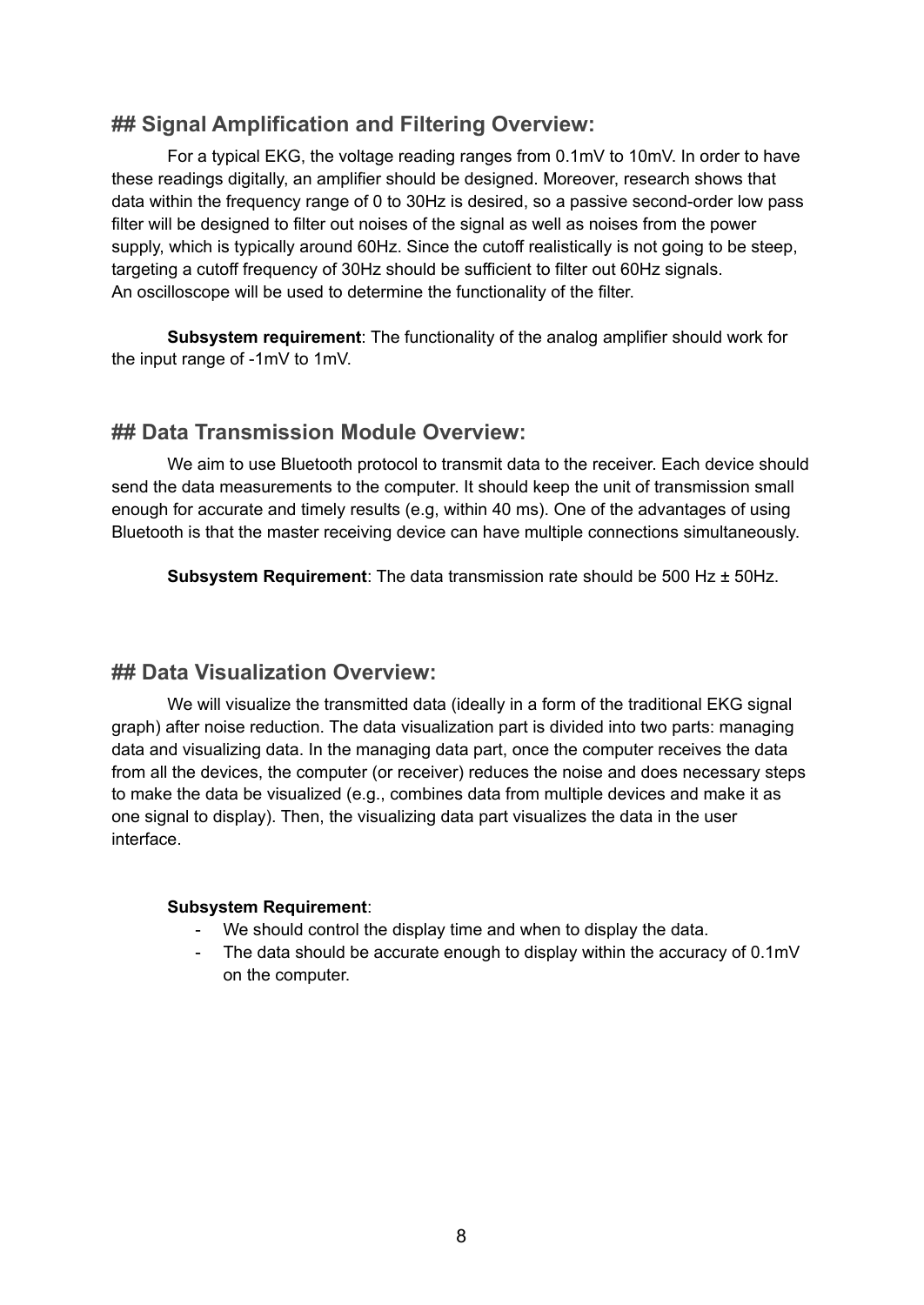#### **3. Tolerance Analysis**

One of the main purposes of designing this device is to eliminate the inconvenience caused by the wires having the possibility of tangling up, which hampers the process of the setup. It is also important to acknowledge that a ground node is necessary to have a voltage reading since voltage is a relative measure. Even though the wire connection to the monitor is eliminated, we would still need wire in order to read surface body potential to measure the voltage. We plan to eliminate such inconvenience by using retractable wires, which can be fixed at different lengths. By having the maximum length of the retractable wire to be approximately 30cm, we would be able to attach the ground patch (the reference point) on the body, considering people in different sizes.

We intend to improve the previous semester's design by eliminating the need for a suction component, which takes up more than half of the size of the device. We intend to use the standard ECG patches, which is good enough to make the device stay on skin. This implementation comes with another advantage that there is little to no need for sanitization for repeated use since simply replacing the ECG patches would suffice. Therefore, we would expect the size of the device to be smaller than 12cm\*7cm\*6cm, hence an improvement over the previous semester's work.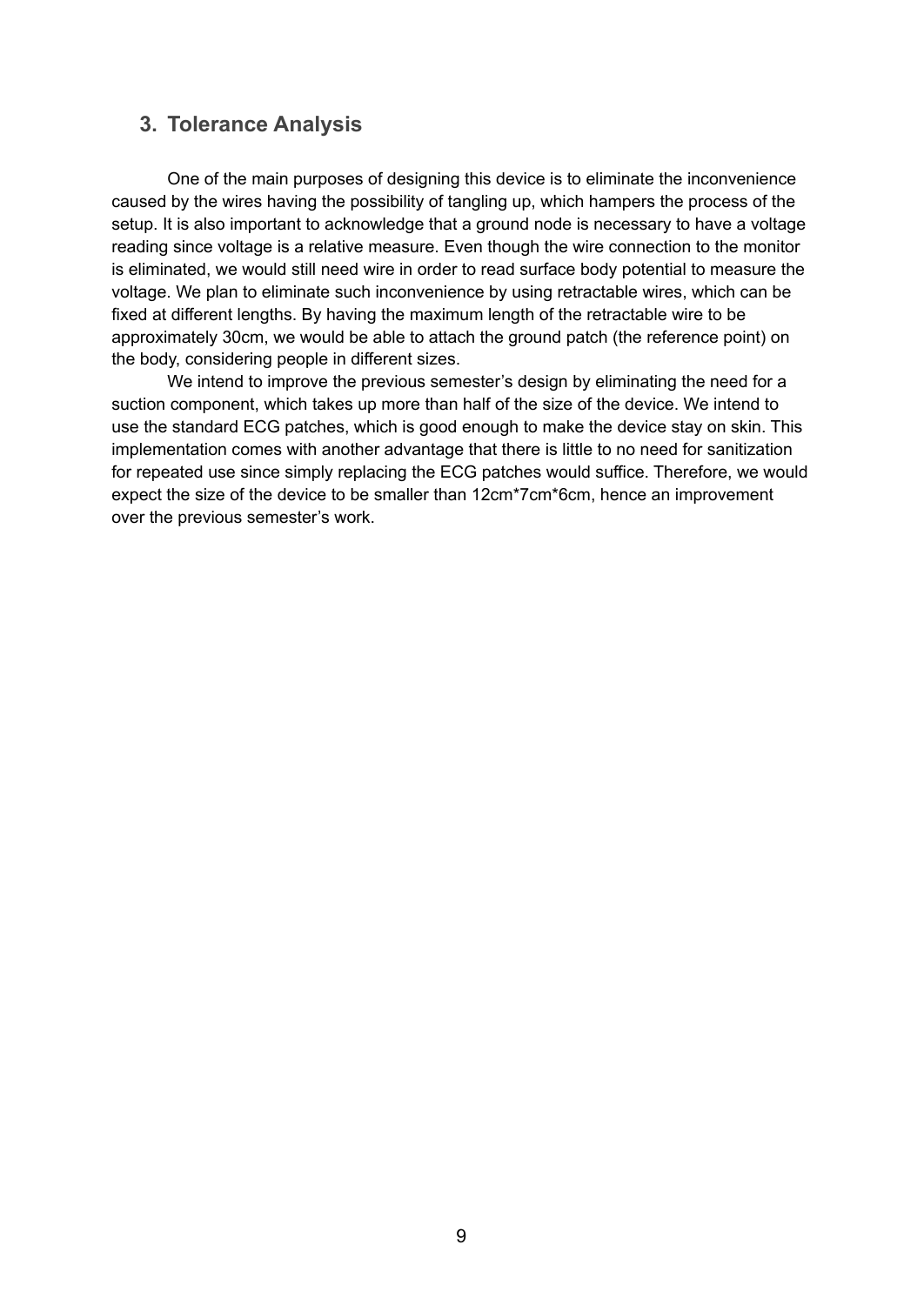## Ethics and Safety:

When doing our project, there are several ethical issues and safety problems that we need to consider. Since our devices are directly connected to the human body, we need to ensure that our circuit would not be too hot and our battery would not be damaged so that it would not hurt our users. All these are to follow the ethic rule: Avoid Harm.

We can expect minimal influence on the human body since the body surface potential reading is typically around 1~10mV, and the amplified signal should be in the range of valid inputs suitable for the ADC, typically maxing at 3.3V.

We do not expect any intentional misuse of our project, unless someone breaches into the collected data and takes away ECG waveform data of a person, which we believe is unlikely to happen. However, in order to prevent breaches of the data, we can disable wifi and only have bluetooth enabled while receiving data from the transceiver.